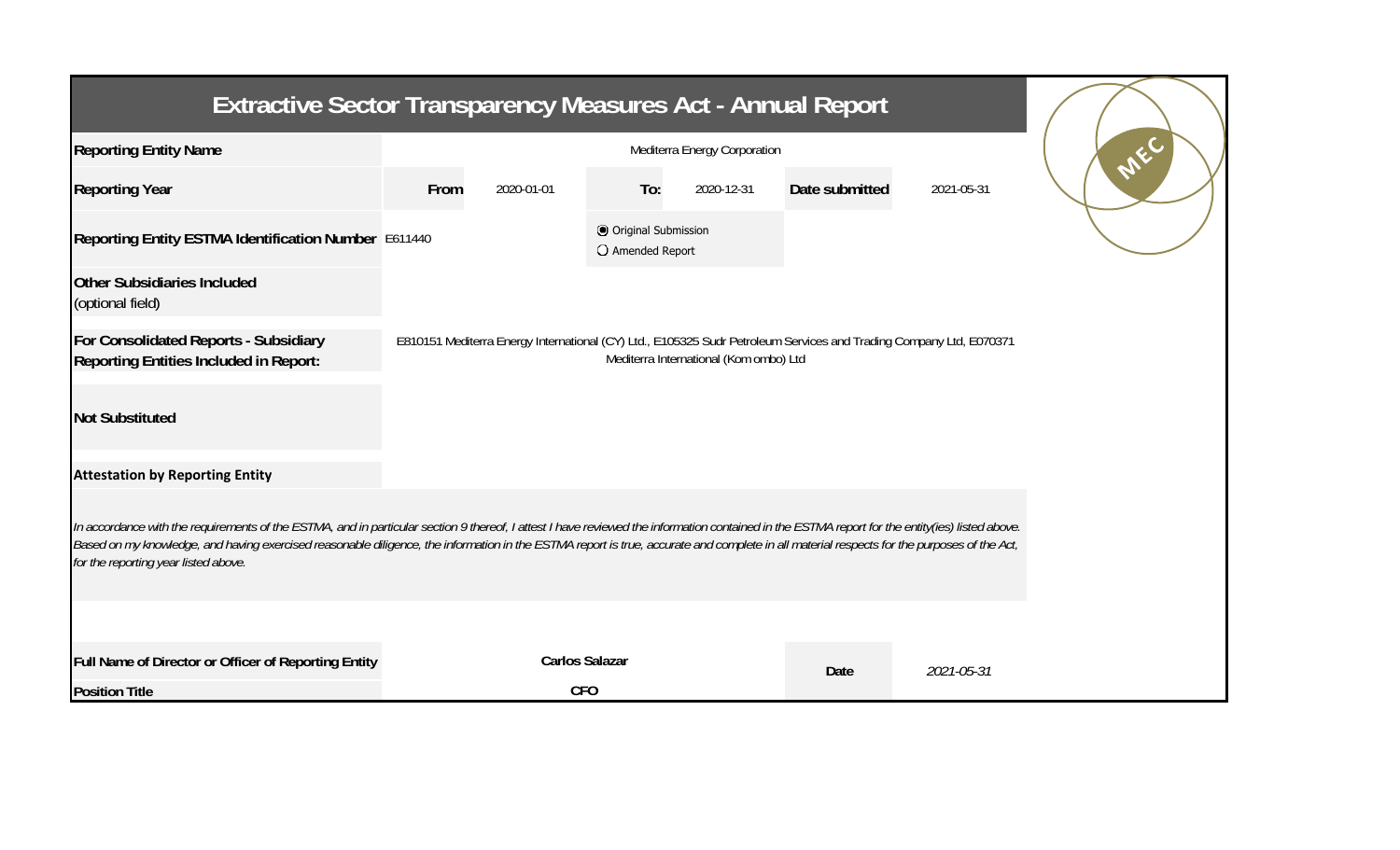| Extractive Sector Transparency Measures Act - Annual Report                                                                                                                      |                                                                                                                                                                                                                                                                                                    |                                                                                 |              |           |         |                                |                |                  |                                               |                               |                                                                                                                                                                                                                                                                                                                                                                                                                                        |
|----------------------------------------------------------------------------------------------------------------------------------------------------------------------------------|----------------------------------------------------------------------------------------------------------------------------------------------------------------------------------------------------------------------------------------------------------------------------------------------------|---------------------------------------------------------------------------------|--------------|-----------|---------|--------------------------------|----------------|------------------|-----------------------------------------------|-------------------------------|----------------------------------------------------------------------------------------------------------------------------------------------------------------------------------------------------------------------------------------------------------------------------------------------------------------------------------------------------------------------------------------------------------------------------------------|
| <b>Reporting Year</b><br><b>Reporting Entity Name</b><br><b>Reporting Entity ESTMA</b><br><b>Identification Number</b><br><b>Subsidiary Reporting Entities (if</b><br>necessary) | From:<br>To:<br>2020-01-01<br>2020-12-31<br><b>Currency of the Report</b><br>Mediterra Energy Corporation<br><b>USD</b><br>E611440<br>E810151 Mediterra Energy International (CY) Ltd., E105325 Sudr Petroleum Services and Trading Company Ltd, E070371 Mediterra International (Kom<br>ombo) Ltd |                                                                                 |              |           |         |                                |                |                  |                                               |                               |                                                                                                                                                                                                                                                                                                                                                                                                                                        |
| Payments by Payee                                                                                                                                                                |                                                                                                                                                                                                                                                                                                    |                                                                                 |              |           |         |                                |                |                  |                                               |                               |                                                                                                                                                                                                                                                                                                                                                                                                                                        |
| Country                                                                                                                                                                          | Payee Name <sup>1</sup>                                                                                                                                                                                                                                                                            | Departments, Agency, etc<br>within Payee that Received<br>Payments <sup>2</sup> | <b>Taxes</b> | Royalties | Fees    | <b>Production Entitlements</b> | <b>Bonuses</b> | <b>Dividends</b> | Infrastructure<br><b>Improvement Payments</b> | Total Amount paid to<br>Payee | Notes <sup>34</sup>                                                                                                                                                                                                                                                                                                                                                                                                                    |
| Egypt                                                                                                                                                                            | Government of Egypt                                                                                                                                                                                                                                                                                |                                                                                 | 230,000      |           | 130,000 | 28,040,000                     |                |                  |                                               | 28,400,000                    | All amounts are presented in US<br>dollars and have been rounded to the<br>nearest \$10,000. Production<br>Entitlements are presented as<br>royalties in the Company's<br>consolidated financial statements.<br>Amounts have been converted to<br>USD, by converting the payments at<br>the exchange rate existing at the time<br>the payment is made. The exchange<br>rate used during the year ranged from<br>15.6-15.7 EGP per USD. |
| <b>Additional Notes:</b>                                                                                                                                                         |                                                                                                                                                                                                                                                                                                    |                                                                                 |              |           |         |                                |                |                  |                                               |                               |                                                                                                                                                                                                                                                                                                                                                                                                                                        |